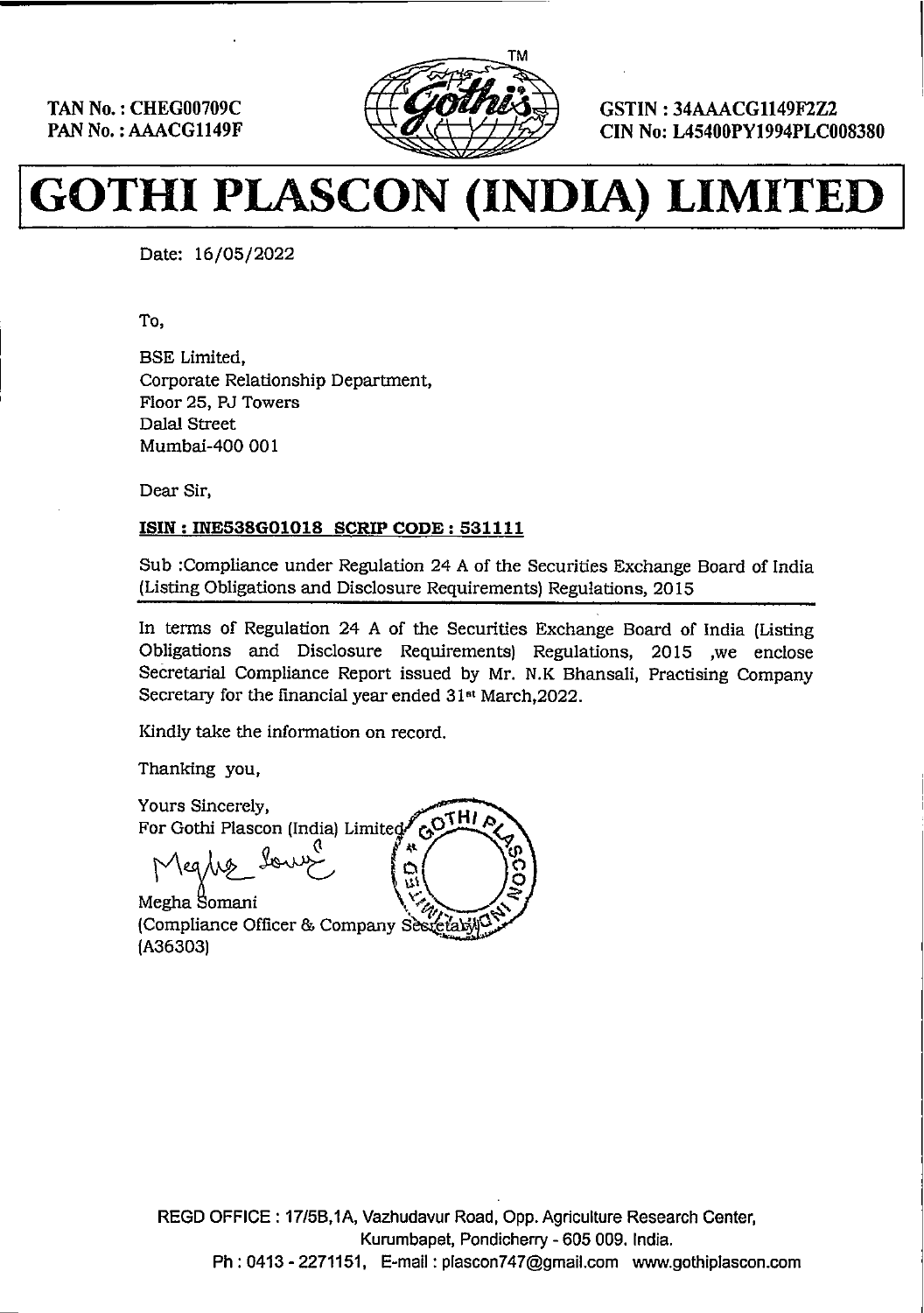# $\sim$  N.K. BHANSALI & CO.

Poonamalee High Road info@esnkbhansali.com Chennai - 600 084. India bhansalifcs@gmail.com

Crescent Court Tel/Fax : +91 44 4356 0004 963/15, 3rd Floor Mobile : +91 98400 84744

## Secretarial compliance report of GOTHI PLASCON (INDIA) LIMITED for the year ended 31/03/2022

IN.K Bhansali have examined:

- {a) all the documents and records as made available to us and as explanation provided by GOTHI PLASCON (INDIA) LIMITED ("the listed entity"), to us
- (b) the filings/ submissions made by the listed entity to the stock exchanges,
- (c) website of the listed entity,
- {d) other document/ filing, as may be relevant, which has been relied upon to make this certification,

for the year ended 31/03/2022 ("Review Period") in respect of compliance with the provisions of :

(a) the Securities and Exchange Board of India Act, 1992 ("SEBI Act") and the Regulations, circulars, guidelines issued thereunder; and

(b) the Securities Contracts (Regulation) Act, 1956 ("SCRA"), rules made thereunder and the Regulations, circulars, guidelines issued thereunder by the Securities and Exchange Board of India ("SEBI"};

The specific Regulations, whose provisions and the circulars/ guidelines issued thereunder, have been examined, include:-

(a) Securities and Exchange Board of India (Listing Obligations and Disclosure Requirements) Regulations, 2015;

(b) Securities and Exchange Board of India (issue of Capital and Disclosure Requirements) Regulations, 2018;

(c) Securities and Exchange Board of India (Substantial Acquisition of Shares and Takeovers) Regulations, 2011;

(d) Securities and Exchange Board of India (Buyback of Securities) Regulations, 2018;

(e) Securities and Exchange Board of India (Share Based Employee Benefits) Regulations, 2014;

(f)} Securities and Exchange Board of India (Issue and Listing of Debt Securities) Regulations, 2008;

{g) Securities and Exchange Board of India(Issue and Listing of Non- Convertible and Redeemable Preference Shares) Regulations,2013;



# **A Firm of Company Secretaries**